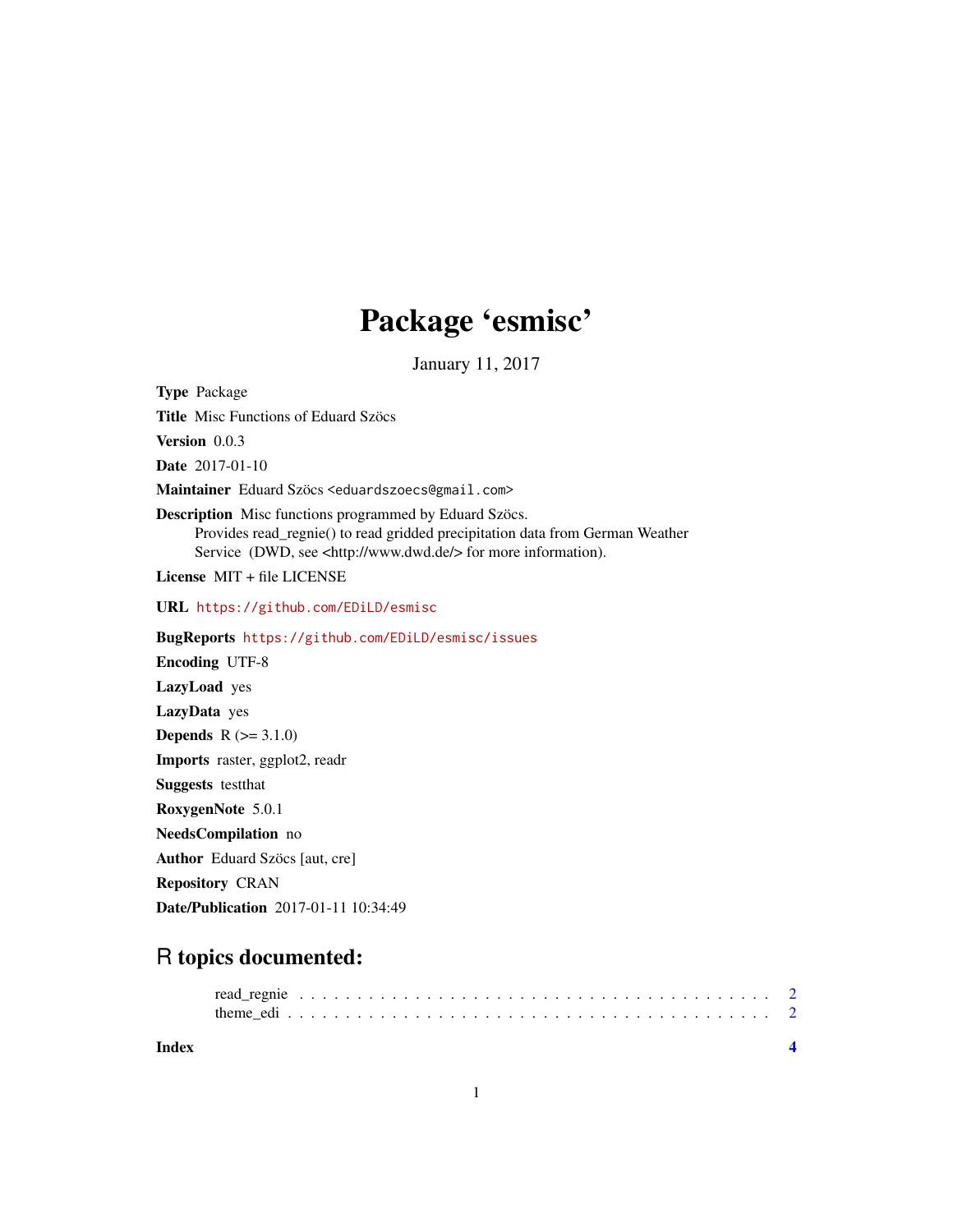#### Description

This functions reads DWD REGNIE data. A description of the data can be found here (pdf-format): [https://www.dwd.de/DE/leistungen/regnie/download/regnie\\_beschreibung\\_pdf.pdf?\\_\\_b](https://www.dwd.de/DE/leistungen/regnie/download/regnie_beschreibung_pdf.pdf?__blob=publicationFile&v=2)lob= [publicationFile&v=2](https://www.dwd.de/DE/leistungen/regnie/download/regnie_beschreibung_pdf.pdf?__blob=publicationFile&v=2). Data is available here: [ftp://ftp-cdc.dwd.de/pub/CDC/grids\\_germany](ftp://ftp-cdc.dwd.de/pub/CDC/grids_germany/daily/regnie/)/ [daily/regnie/](ftp://ftp-cdc.dwd.de/pub/CDC/grids_germany/daily/regnie/).

#### Usage

read\_regnie(file)

#### Arguments

file path to gz archive

#### Value

A RasterLayer object.

#### Examples

```
# Read daily precipitation on 20.01.2005.
```
r <- read\_regnie(system.file("extdata", "ra050120.gz", package = "esmisc"))

theme\_edi *Custom ggplot2 theme*

#### Description

Custom ggplot2 theme

#### Usage

theme\_edi(base\_size =  $14$ , base\_family = "Helvetica")

#### Arguments

| base_size   | basefont size    |
|-------------|------------------|
| base_family | base font family |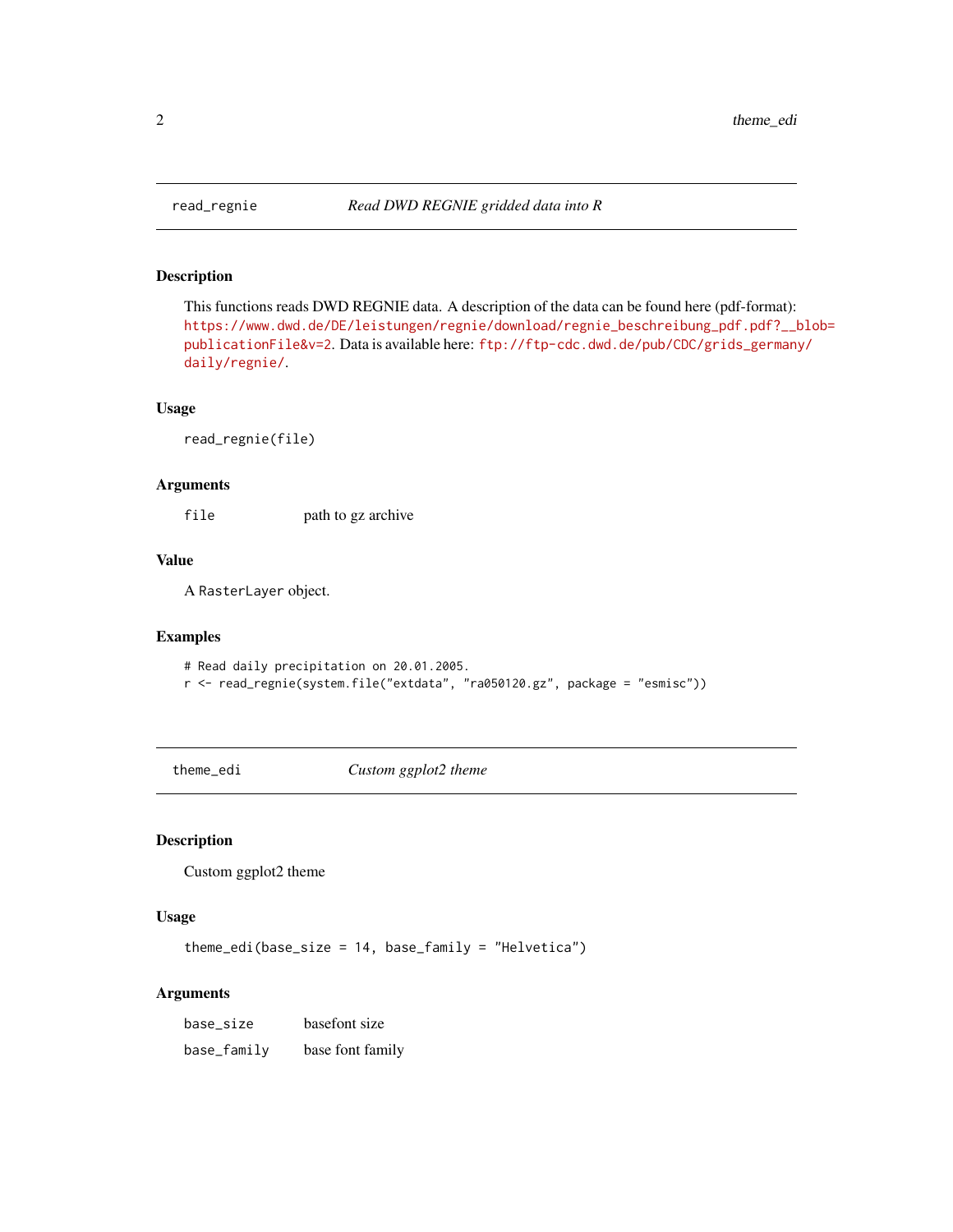theme\_edi

#### Examples

```
library(ggplot2)
p <- ggplot(mtcars) +
 geom\_point(aes(x = wt, y = mpg,colour=factor(gear))) + facet_wrap(~am) p
p + theme_edi()
```